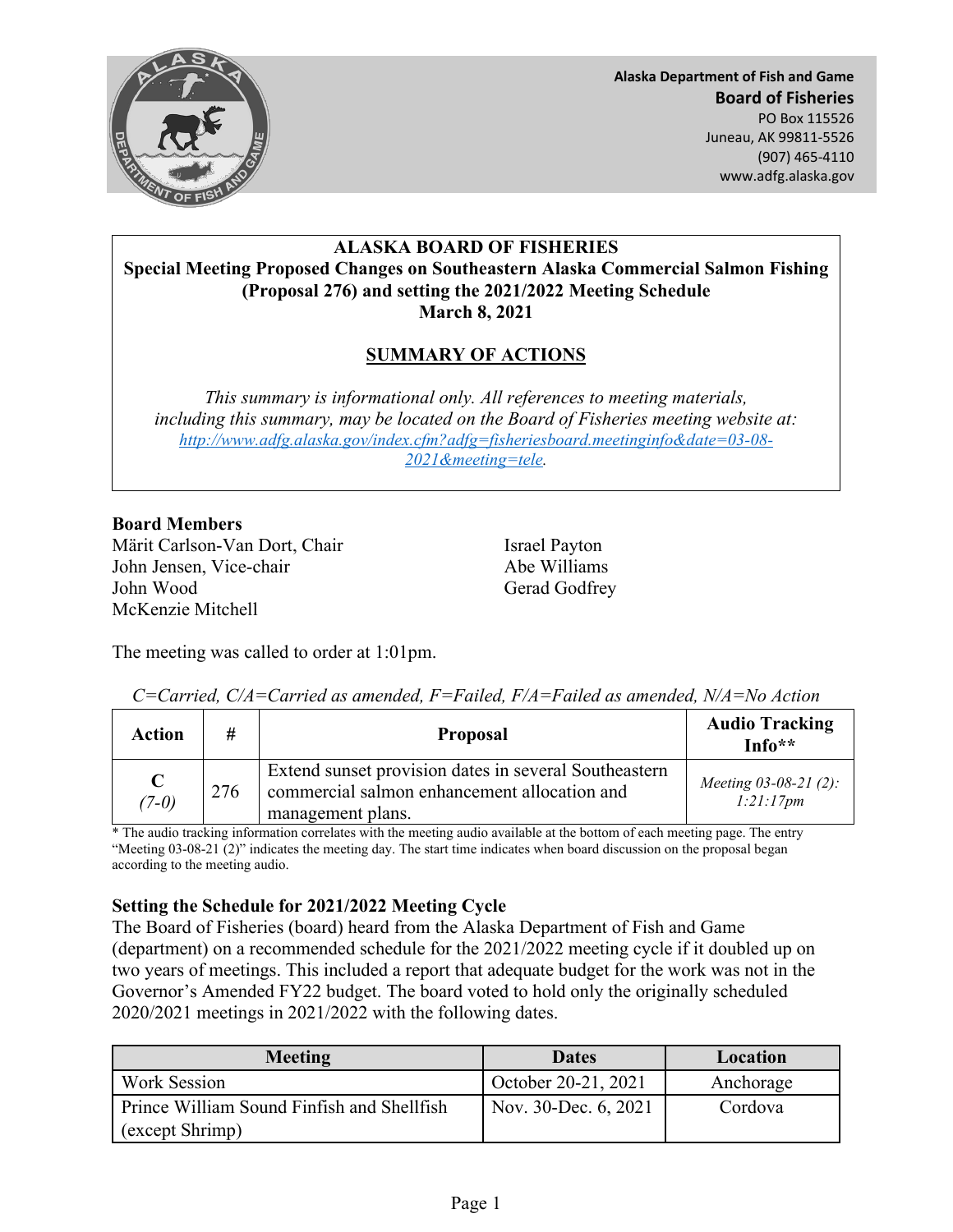

| Southeast and Yakutat Finfish and Shellfish | January 4-15, 2022 | Ketchikan |
|---------------------------------------------|--------------------|-----------|
| <b>Hatchery Committee</b>                   | March 10, 2022     | Anchorage |
| Statewide Shellfish (except PWS and SE/Yak) | March 11-16, 2022  | Anchorage |
| and PWS Shrimp                              |                    |           |

In amending its meeting schedule the board clarified that the current call for proposals will be for Bristol Bay Finfish; Arctic/Yukon/Kuskokwim Finfish; Alaska Peninsula, Chignik, Aleutian Islands, and Bering Sea Pacific cod; Alaska Peninsula, Aleutian Islands, and Chignik Finfish; and statewide general provisions for finfish, and that this call would be further postponed to April 11, 2022. Similarly, the board's agenda change request process for the 2021/2022 cycle will accept requests only for out-of-cycle issues. In-cycle subjects include Prince William Sound Finfish, Southeast and Yakutat Finfish and Shellfish, and shellfish general provisions for all other regions.

For the remaining board cycles, the cycles will move down in future years. The Bristol Bay Finfish, Arctic/Yukon/Kuskokwim Finfish, Alaska Peninsula/Chignik/Aleutian Islands/Bering Sea Pacific Cod; Alaska Peninsula/Chignik/Aleutian Islands Finfish, and Statewide Finfish meetings will be held 2022/2023, and the Kodiak Finfish and Cook Inlet Finfish meetings will occur 2023/2024. The board directed attention to a tentative schedule provided in the department's January 22, 2021 [Recommendations and Impact Analysis on Board of Fisheries](http://www.adfg.alaska.gov/static/regulations/regprocess/fisheriesboard/pdfs/2020-2021/jan/memo.pdf)  [Meeting Scenarios for 2020/2021](http://www.adfg.alaska.gov/static/regulations/regprocess/fisheriesboard/pdfs/2020-2021/jan/memo.pdf) memo.

| <b>Meeting</b>                                      | <b>Proposed Schedule</b> | <b>Location/Days</b> |
|-----------------------------------------------------|--------------------------|----------------------|
| Meeting Cycle 2022/2023                             |                          |                      |
| Work Session                                        | October 20-21, 2022      | Anchorage/2 days     |
| Pacific cod - Alaska Peninsula, etc.                | October 22-23, 2022      | Anchorage/2 days     |
| <b>Bristol Bay Finfish</b>                          | Nov. 29-Dec. 3, 2022     | Anchorage/5 days     |
| Arctic, Yukon, and Kuskokwim Finfish                | January 14-18, 2023      | Anchorage/5 days     |
| Alaska Peninsula, Aleutian Islands, Chignik Finfish | February 17-22, 2023     | Anchorage/6 days     |
| Statewide Finfish                                   | March 10-13, 2023        | Anchorage/4 days     |
| Meeting Cycle 2023/2024                             |                          |                      |
| Work Session                                        | October 12-13, 2023      | Anchorage/2 days     |
| Lower Cook Inlet Finfish                            | Nov. 28-Dec. 1, 2023     | Homer/4 days         |
| Kodiak Finfish                                      | January 9-12, 2024       | Kodiak/4 days        |
| Upper Cook Inlet Finfish                            | Feb. 23-March 7, 2024    | Anchorage/14 days    |

## **Miscellaneous Business**

- 1. **Northern Pike Eradication Request**: In accordance with AS 16.35.200, the board approved the department's request to use the poison rotenone in the northern pike eradication work in the Miller Creek Drainage located in the Kenai National Wildlife Refuge.
- 2. **Emergency Petition Meeting Scheduled**: The board received an emergency petition from the Northern Norton Sound Fish and Game Advisory Committee regarding conservation concerns with Norton Sound red king crab. After receiving the department's initial finding of